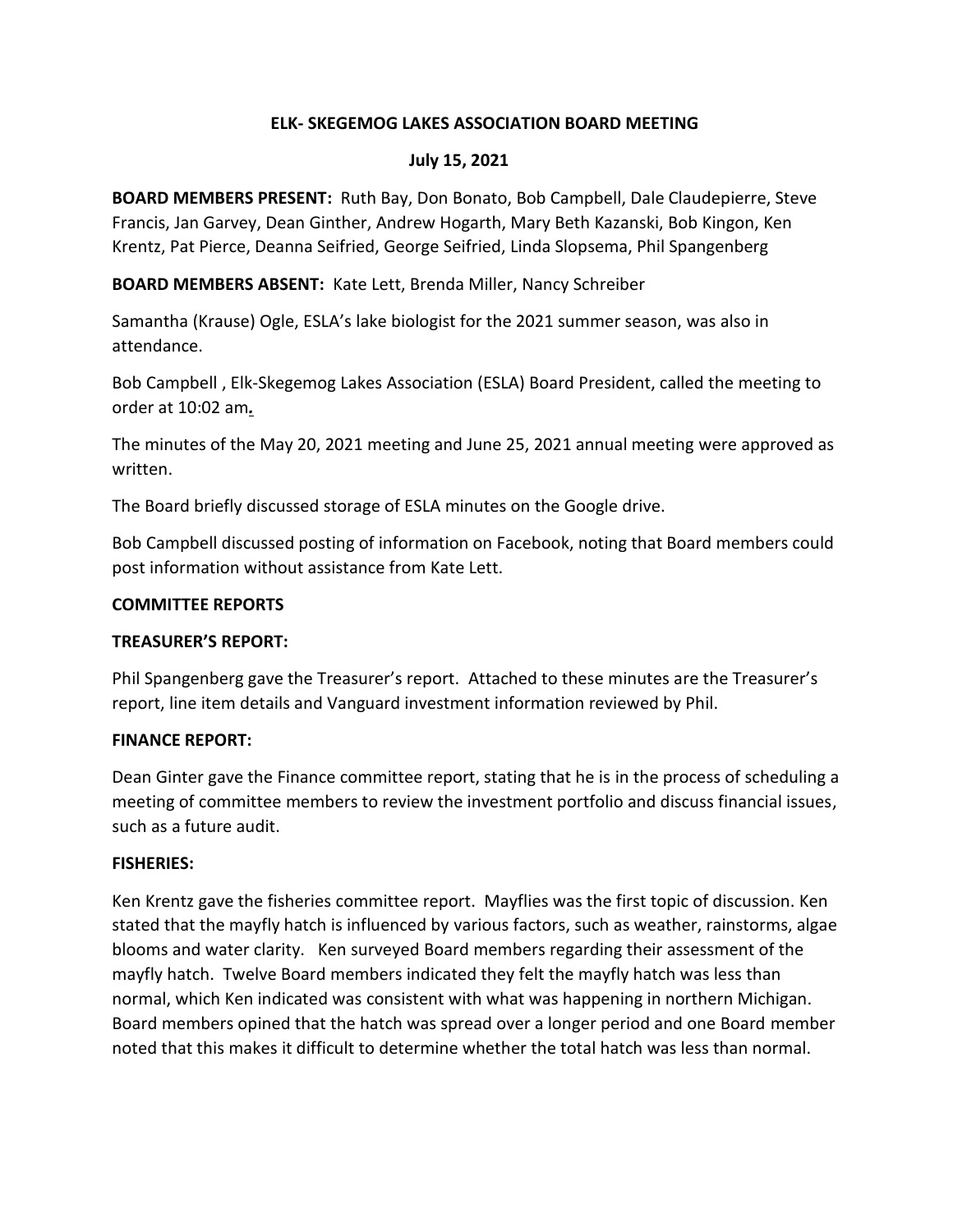Ken also discussed bass die off, mentioning that Glen Lake experienced a large die off of approximately 1,000 bass. Ken stated that the DNR thinks the die off was attributable to heat stress and said that this is not abnormal and happens occasionally. Ken explained how water temperature change causes a strain on fish and discussed his measurements of water temperature in Elk Lake. Although Ken stated that the DNR wasn't interested in reports of fish deaths after 12 hours of the time of death, he indicated the DNR should be called if fish were observed in the throes of death, which Ken described as "swimming around looking goofy." Ken also reported that the DNR does not believe that fishing tournaments are significant factors in fish kills.

Ken also discussed pictures of tiny fish he recently observed in Elk Lake. Ken stated that he could not definitely determine the species.

## **SAFETY AND RECREATION COMMITTEE:**

Pat Pierce gave the safety and recreation committee report and began by reviewing his written report, which is attached. Pat stated that the total cost of replacing the buried anchors and chains for the Torch River mouth no wake sign is approximately \$250 - \$300. This cost may be offset by the sale of the buoyant dock.

There was discussion about the approval needed for installation of no wake signs. There was also discussion of the possibility of relocating the no wake sign near Rycenga Island in Elk Rapids to reduce erosion on the island.

Pat reported that the ER Dam water level is appropriate.

# **ENVIRONMENTAL COMMITTEE:**

Jan Garvey gave the environmental committee report and reviewed the written report, which is attached. Regarding the "Loon Alert" mentioned in the written report, Jan discussed the signage at Spider Lake designed to educate the public about laws/rules protecting loons and stated that we may want to consider similar signage for Elk and Skegemog lakes.

# **GOVERNMENTAL COMMITTEE:**

Steve Francis gave the governmental committee report. Steve reviewed the written report, which is attached. Steve requested Board members to contact him if they have additional information that should be addressed by the committee, including the Torch River RV park, cultivation of marijuana in Whitewater Township and the manure issue involving Horse Shows by the Bay.

Bob Kingon reported that the proposed legislation pertaining to short term rentals has not been voted upon by the state legislature. Bob urged Board members to contact their legislators regarding the proposed statute.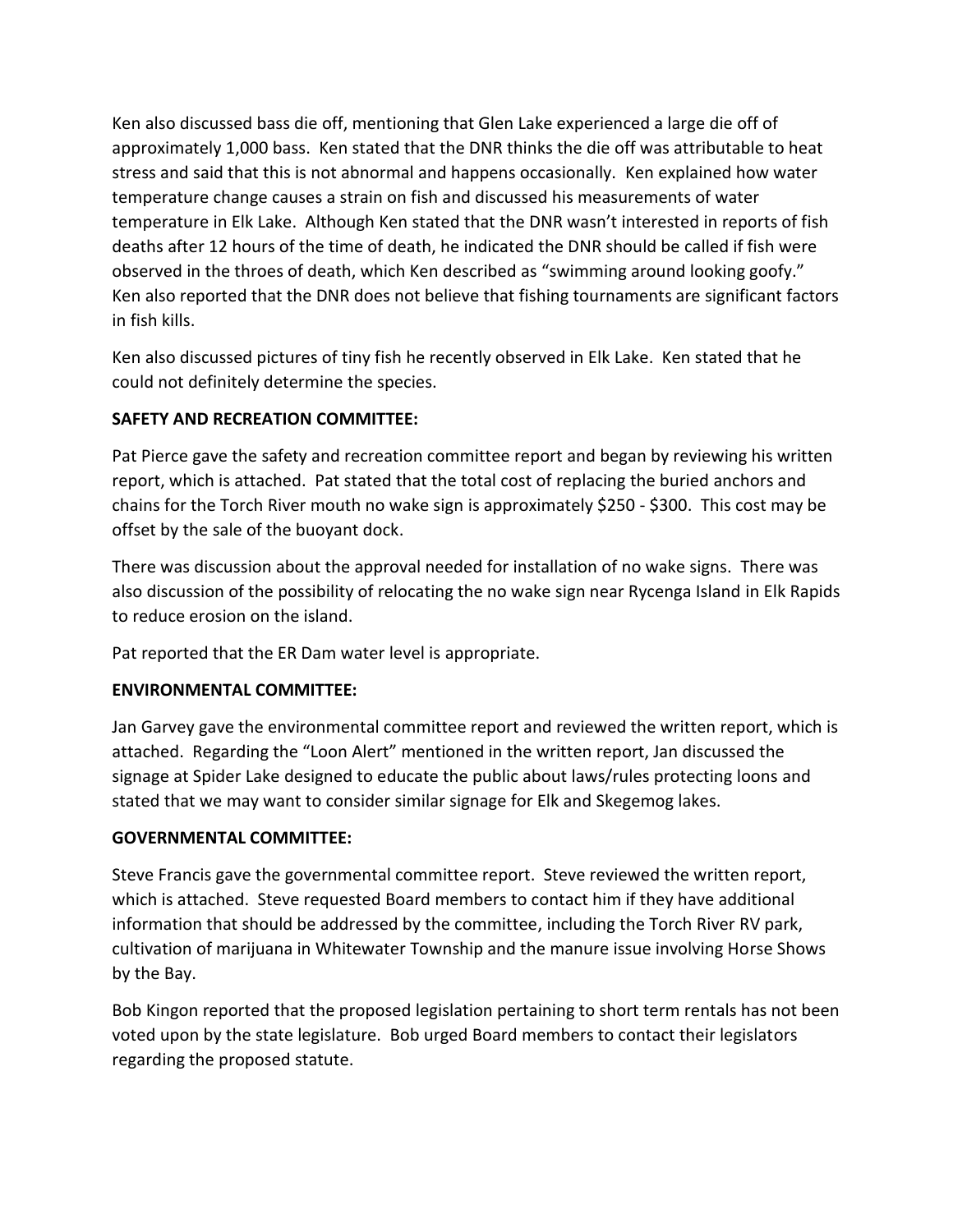## **TIP OF THE MITT WATERSHED COUNCIL (TOM).**

Bob Kingon reported that he is ending his 7 years on the TOM Board of Directors and that Mary Beth Kazanski will become the new ESLA representative on the Board. Bob also discussed the retirement of the TOM Executive Director, Gail Gruenwald, and the filling of that position.

### **OLD BUSINESS**

Bob Kingon reported that the Milton Township Planning Commission did not approve the special use permit for the Torch River RV Park and that he did not know what the developer will do to address that denial. Dean Ginther stated that the Commission's decision was based upon the report by Beckett and Raeder commissioned by the Township.

Bob Campbell discussed the drone survey to be conducted by ZeroGravity Aerial. Bob stated that the survey will be done at the beginning of August and that landowners will be given advance notice of the survey. Board members discussed preferred language for the notice so that landowners are properly advised that the survey is a use of current technology to more efficiently perform a job that ESLA has always done. Suggestions by Board members included (1) focusing on historical perspectives, (2) focusing on invasive species issues and (3) emphasizing the proprietary nature of the images captured by the survey. Linda Slopsema was requested to draft an article about the survey for the Elk Rapids News. Andy Hogarth noted that the survey will show drainage pipes on property covered by the survey and that some of the drainage pipes are part of geothermal heat systems and, therefore, do not adversely impact water quality.

There was a brief update addressing ESLA's website and Facebook page.

### **NEW BUSINESS**

The Board briefly discussed loon harassment, including how to educate the public about the topic and what steps should be taken if loon harassment was observed. Since publication of an ESLA newsletter is not imminent, Bob Campbell suggested educating the public by an email blast, Facebook article, website post and newspaper articles. The DNR dispatch phone number will be placed on the ESLA website to inform the public who to call if loon harassment is observed.

An ad hoc committee will be tasked with making recommendations on endowment fund raising. Dean Ginther, Steve Francis, Nancy Schreiber, Pat Pierce, Phil Spangenberg, and Chip Visci will be on the committee. Bob Campbell requested the committee to be open minded and consider alternatives.

A second ad hoc committee will make recommendations regarding liability and insurance. The committee will be chaired by Pat Pierce and include Phil Spangenberg and Bob Campbell.